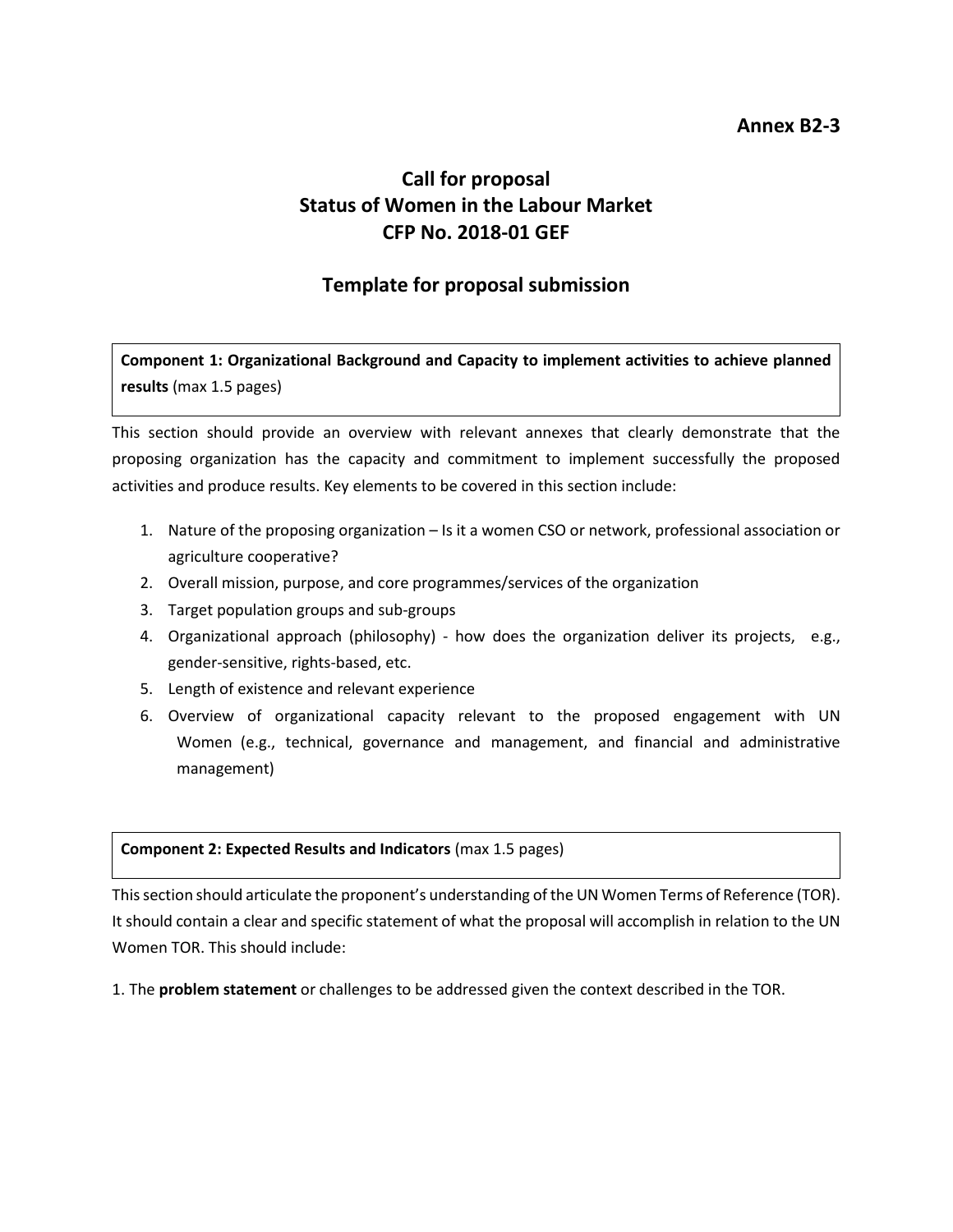2. The specific **results** expected (e.g., outputs) through engagement of the proponent. The expected results are the measurable changes which will have occurred by the end of the planned intervention, and will support the implementation of the NAP Specific Objective 2.3 'Improve women's economic and labour market status, especially of women from vulnerable groups', with focus on enhancing the labour market status of women. Propose specific and measurable indicators which will form the basis for monitoring and evaluation. These indicators will be refined, and will form an important part of the agreement between the proposing organization and UN Women Programme Office in Serbia.

#### **Component 3: Description of the Technical Approach and Activities** (max 2.5 pages)

This section should describe the technical approach and should be able to show the soundness and adequacy of the proposed approach, what will actually be done to produce the expected results in terms of activities. There should be a clear and direct linkage between the activities and the results at least at the output level. Specific strategies should also be described to support the achievement of results, such as building partnerships, etc.

Activity descriptions should be as specific as necessary, identifying **what** will be done, **who** will do it, **when**  it will be done (beginning, duration, completion), and **where** it will be done. In describing the activities, an indication should be made regarding the organizations and individuals involved in or benefiting from the activity, including the targeted number of beneficiaries.

This narrative is to be complemented by a tabular presentation that will serve as Implementation Plan, as described in Component 4

#### **Component 4: Implementation Plan** (max 1.5 pages)

This section is presented in tabular form and can be attached as an Annex. It should indicate the **sequence of all major activities and timeframe (duration).** Provide as much detail as necessary. The Implementation Plan should show a logical flow of activities. Please include in the Implementation Plan all required milestone reports and monitoring reviews.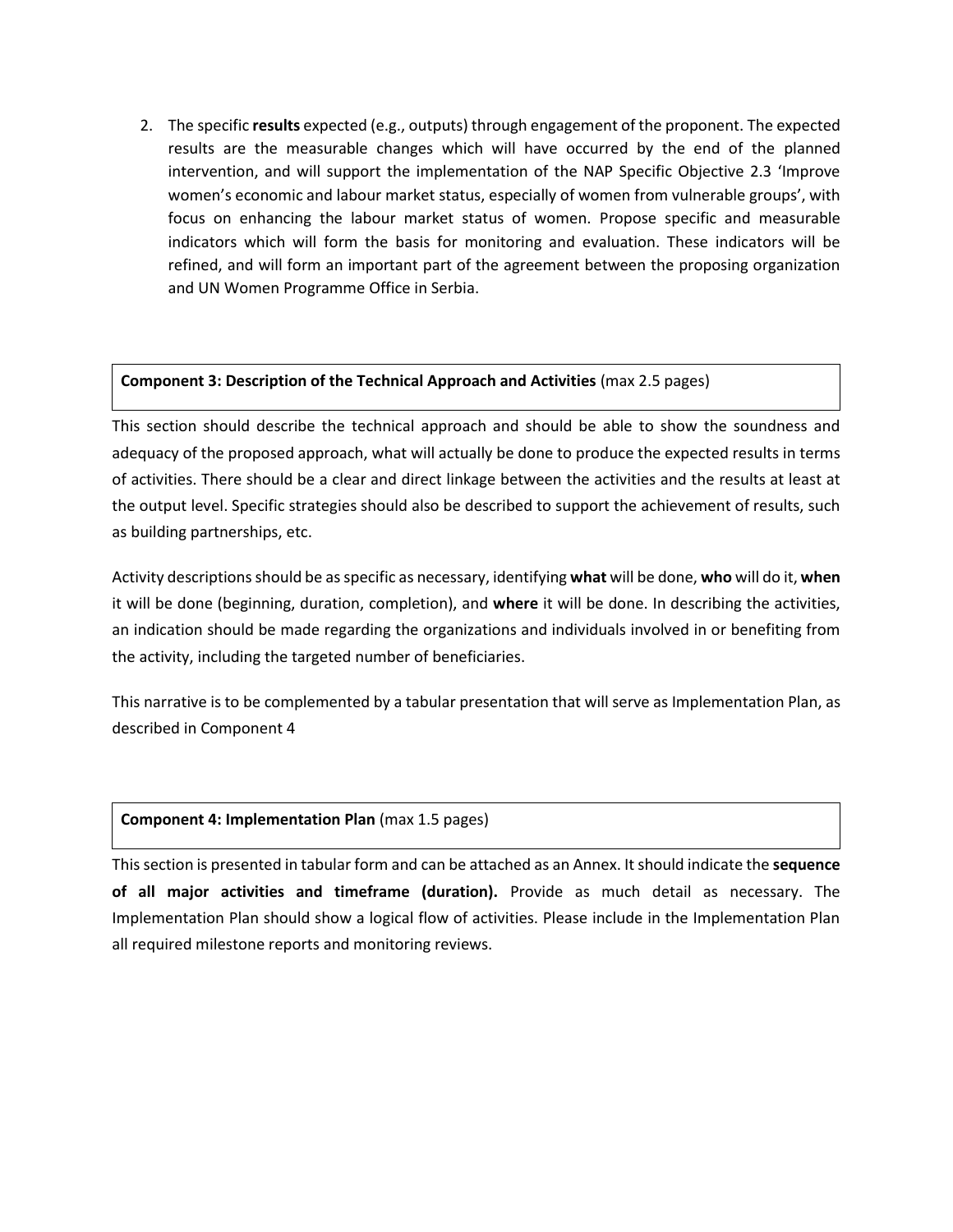#### **Implementation Plan**

| Project No:                                                                                                                                           |                                                                                                                                       | Project Name:                   |  |                              |                |   |   |   |   |                |   |   |    |    |    |
|-------------------------------------------------------------------------------------------------------------------------------------------------------|---------------------------------------------------------------------------------------------------------------------------------------|---------------------------------|--|------------------------------|----------------|---|---|---|---|----------------|---|---|----|----|----|
|                                                                                                                                                       |                                                                                                                                       | Name of Proponent Organization: |  |                              |                |   |   |   |   |                |   |   |    |    |    |
|                                                                                                                                                       | Brief description of Project                                                                                                          |                                 |  |                              |                |   |   |   |   |                |   |   |    |    |    |
|                                                                                                                                                       |                                                                                                                                       |                                 |  | Project Start and End Dates: |                |   |   |   |   |                |   |   |    |    |    |
|                                                                                                                                                       | Brief Description of Specific Results (e.g., Outputs) with corresponding indicators, baselines and<br>targets. Repeat for each result |                                 |  |                              |                |   |   |   |   |                |   |   |    |    |    |
| List the activities necessary to produce the results<br>Duration of Activity in Months (or Quarters)<br>Indicate who is responsible for each activity |                                                                                                                                       |                                 |  |                              |                |   |   |   |   |                |   |   |    |    |    |
| Activity                                                                                                                                              |                                                                                                                                       | Responsible                     |  | 1                            | $\overline{2}$ | 3 | 4 | 5 | 6 | $\overline{7}$ | 8 | 9 | 10 | 11 | 12 |
| 1.1                                                                                                                                                   |                                                                                                                                       |                                 |  |                              |                |   |   |   |   |                |   |   |    |    |    |
| 1.2                                                                                                                                                   |                                                                                                                                       |                                 |  |                              |                |   |   |   |   |                |   |   |    |    |    |
| 1.3                                                                                                                                                   |                                                                                                                                       |                                 |  |                              |                |   |   |   |   |                |   |   |    |    |    |
| 1.4                                                                                                                                                   |                                                                                                                                       |                                 |  |                              |                |   |   |   |   |                |   |   |    |    |    |

#### **Monitoring and Evaluation Plan** (max. 1 page)

This section should contain an explanation of the plan for monitoring and evaluating the activities, both during its implementation (formative) and at completion (summative). Key elements to be included are:

- How the performance of the activities will be tracked in terms of achievement of the steps and milestones set forth in the Implementation Plan
- How any mid-course correction and adjustment of the design and plans will be facilitated on the basis of feedback received
- How the participation of community members in the monitoring and evaluation processes will be achieved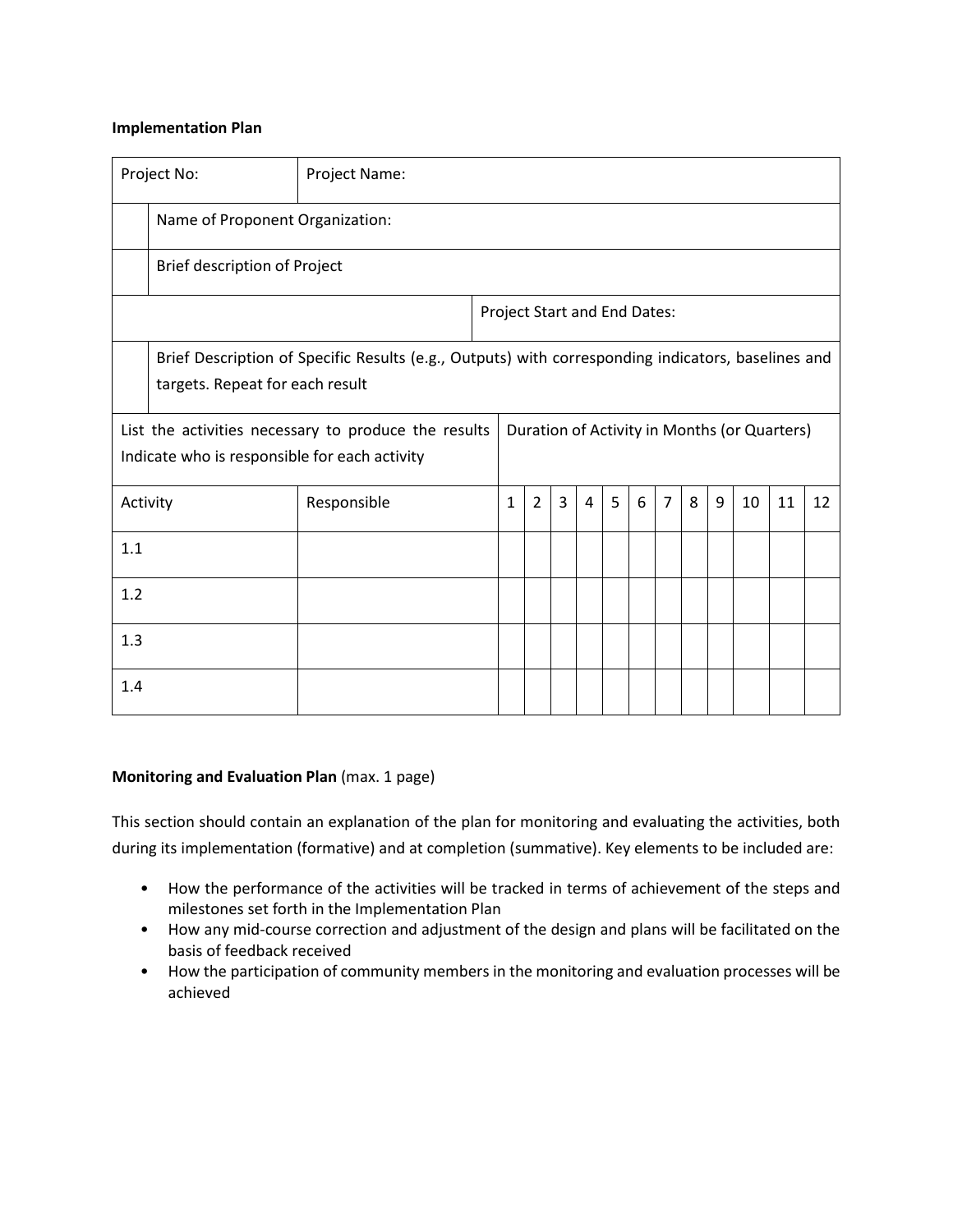#### **Component 5: Risks to Successful Implementation** (1 page)

Identify and list any major risk factors that could result in the activities not producing the expected results. These should include both internal factors (for example, the technology involved fails to work as projected) and external factors (for example, significant currency fluctuations resulting into changes in the economics of the activity). Describe how such risks are to be mitigated.

Include in this section also the key **assumptions** on which the activity plan is based on. In this case, the assumptions are mostly related to external factors (for example, government environmental policy remaining stable) which are anticipated in planning, and on which the feasibility of the activities depend

#### **Component 6: Results-Based Budget** (max. 1.5 pages)

The development and management of a realistic budget is an important part of developing and implementing successful activities. Careful attention to issues of financial management and integrity will enhance the effectiveness and impact. The following important principles should be kept in mind in preparing a project budget:

- Include only costs which directly relate to efficiently carrying out the activities and producing the results which are set forth in the proposal. Other associated costs should be funded from other sources.
- The budget should be realistic. Find out what planned activities will actually cost, and do not assume that you will be able to make do for less.
- The budget should include all costs associated with managing and administering the activity. Particularly include the cost of monitoring and evaluation.
- Indirect costs, or administrative overhead costs, such as staff salaries and office rent are not funded. These therefore should not be part of the funding request.
- The budget line items are general categories intended to assist in thinking through where money will be spent. If a planned expenditure does not appear to fit in any of the standard line item categories, list the item under other costs, and state what the money is to be used for.
- The figures contained in the Budget Sheet should agree with those on the proposal header and text.